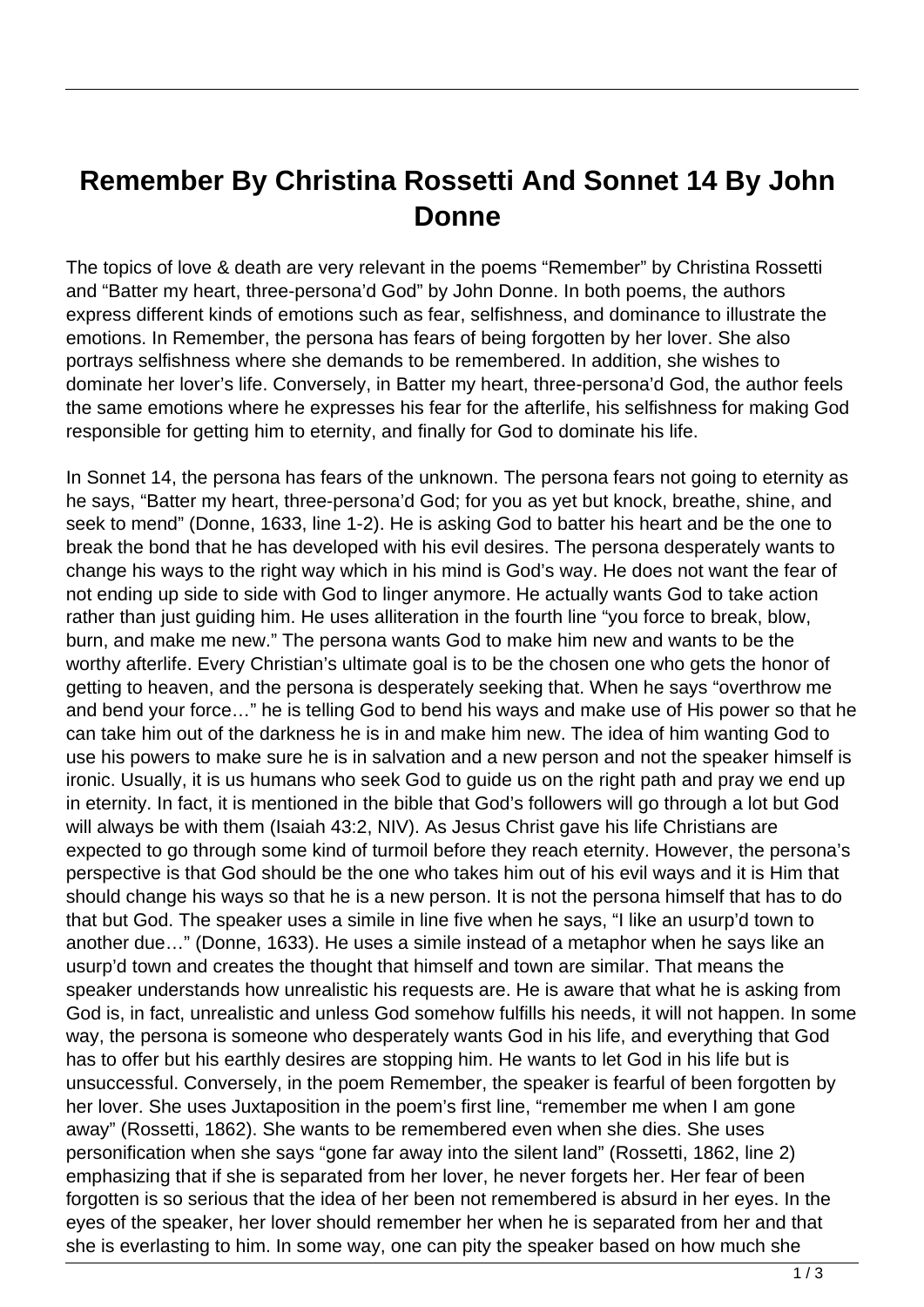dedicated her life to making sure he does not forget about her or that she is not a distant memory. In the fifth and sixth lines, she says, "remember me when no more, day by day you tell me of our future that you plann'd." (Rossetti, 1862). If he ever forgets about the speaker, she tells him again to remember her. Even though he might be unable to tell her of their future, she still reminds him to remember her. In a way, the thought of been forgotten is not an option for the speaker. In her eyes, she does not desire to be a memory in his life but rather be the protagonist of his life. However, in the ninth and tenth lines, she says" yet if you should forget me for a while and afterward remember, do not grieve" (Rossetti, 1862). The speaker says he can forget about her for a while but has to remember her eventually. She uses a metaphor in lines eleven and twelve on how she is scared that he will, in fact, forget her, and if he does, how she will continue to live even if she dies. The poem Sonnet 14 where John Donne fears the unknown and begs God to change his ways to resemble God so that he can be part of the chosen ones to end up in heaven and compares with Remember Christiana Rossetti where she fears of been forgotten by her lover. Even after death, she does not want the thought of her not been remembered by her lover. In both poems, fear is very valid in how both speakers seek desperate methods so they can rid of the fear they are carrying.

In the poem Remember, the speaker's selfishness of demanding not to be forgotten where she tells her lover that she must remember her for eternity shows selfishness and greediness. When she dies, she leaves her lover the responsibility of remembering her and tries to make it a priority in his life. This is her way of manipulating her lover in that she will always be present in his life regardless of whether she is alive or not. In lines 7-8 of the poem, she says," only remember me; you understand" (Rossetti, 1862). This serves as a very selfish and bold statement that preaches that her thoughts and her needs are more superior than his and as long as she plays any role in his life whether dead or alive, she will be pleased. Today, this kind of mentality would be considered a very unhealthy and controlling one. It's like she has developed a fear that her lover wouldn't remember her unless she reminds him of every minute of the day. In comparison, in the poem Batter my heart, three-persona'd God by John Donne, selfishness is portrayed where he makes God responsible for making sure he gets eternity and is a new person. In his thoughts, no matter how much he tries to put aside his earthly desires, he keeps on failing. Therefore, he believes it is up to God to make sure he is a changed man. It's very selfish of him that he is asking the creator to select him, get rid of his earthly desires and make him in order to go to eternity. This is like bashing others in the same faith who are struggling like John Donne and asking God to not worry about others but him only. In lines 11-12 in the poem when the persona says, "divorce me, untie or break that knot again, take me to you, imprison me, for I," (Donne, 1633), he is giving God two options which are either breaking the knot he has with Satan or break the knot he has with God. That is selfish to God because he is giving Him the responsibility of either saving one of his children or going against his principles and rescuing just one individual.

In the poem Remember, the speaker wishes to dominate her lover in thinking that she is unforgotten and she must be part of his life whether dead or not. She wishes to influence him in thinking that if she is not remembered, his life would be meaningless. In her thoughts, she cannot accept the reality of her not been remembered by him and gives him the option as mentioned in the poem in lines 9-10. She says, "Yet if you should forget me for a while and afterward remember…" (Rossetti, 1862). He can forget about her for a while but eventually has to come to his senses and remember her. The speaker seeks to have every influence she can over her lover's thoughts and making sure he remembers her throughout her life and death. In contrast in Sonnet 14, John Donne wants God to dominate his life and have full influence and